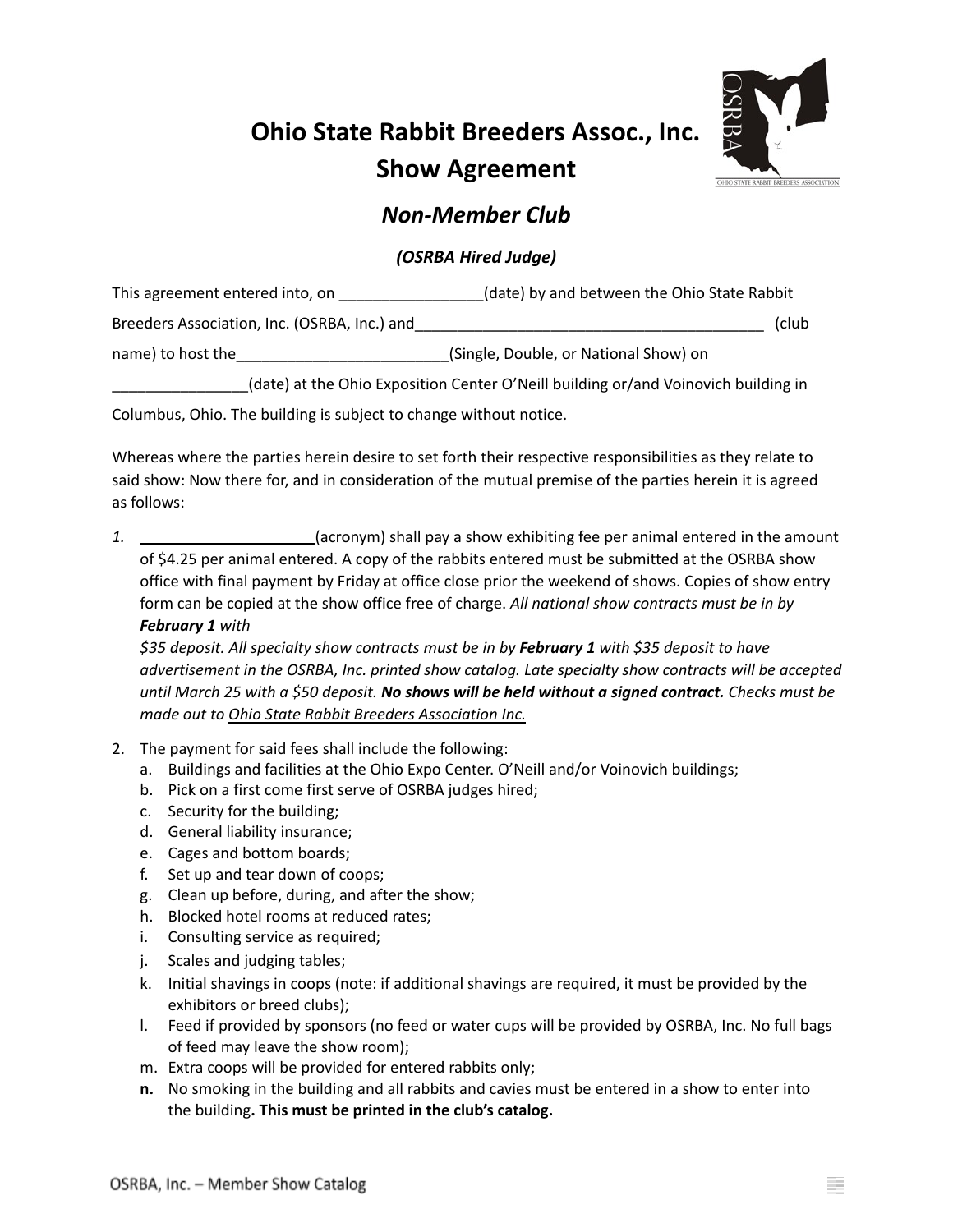

3. It shall be the responsibility of the \_\_\_\_\_\_\_\_\_\_\_\_\_\_\_\_\_\_\_\_\_\_\_(acronym) to provide the following:

- a. Hosting the show with club personnel
- b. Show supplies;
- c. Catalog;
- d. Provide Judges pick from OSRBA list;
- e. ARBA and specialty breed sanctions;
- f. Airport and other transportation of exhibitors, and animals.

Additional Information:

- 1. Club booth cost will be provided on booth contracts. Booth space is 8'x10'. There will be 1 table and 2 chairs provided. No side drapes or table covers provided. Any drapes must be flame retardant.
- 2. All rabbits entered must be cooped. All aisle and doors must be kept clear of carriers and equipment. **This must be printed in the show catalog**.
- 3. No other animals allowed in the building other than rabbits and cavies entered in a show, except service dogs.
- 4. \_\_\_\_\_\_\_\_\_\_\_\_\_\_\_\_\_\_\_\_\_\_\_\_(acronym) hereby releases and discharges OSRBA, Inc. officers, directors, show committee, from all rights, and claims, and actions which the (acronym) and its successors now have or may have after signing this agreement arising out of the contract and any and all other aspects as is related to National, Regional, and State Specialty Show(s).
- 5. Parking passes can be purchased at \$5.00 daily and \$14.00 weekend pass at the entrance gate. The fee is subject to change without notice.
- 6. Camping permits can be purchased at the gate with full service electric, water, and sewage. Subject to first come first serve.
- 7. The animal reservation and arrangement must be coordinated with the General Chairman of OSRBA, Inc. by March 1 of the show year.
- 8. No animals in the showroom before Friday at noon.
- *9. National shows are limited to Saturday of the weekend and any specialty in conjunction may be held on Sunday. Club specialty shows (not in conjunction with a National show) can be held Saturday and Sunday but limited to one specialty a day. OSRBA specialties will be held Saturday and Sunday for breeds as numbers warrant.*
- 10. All OSRBA, Inc. hired judges will be paid by OSRBA Inc. **Any payment to judges by club will not be subtracted from payment owed to OSRBA .** All hotel and travel expenses will be included in the payment to OSRBA, Inc.

This agreement constitutes the entire agreements of the parties and supersedes and prior understanding or written or oral agreement between parties respecting its subject matter.